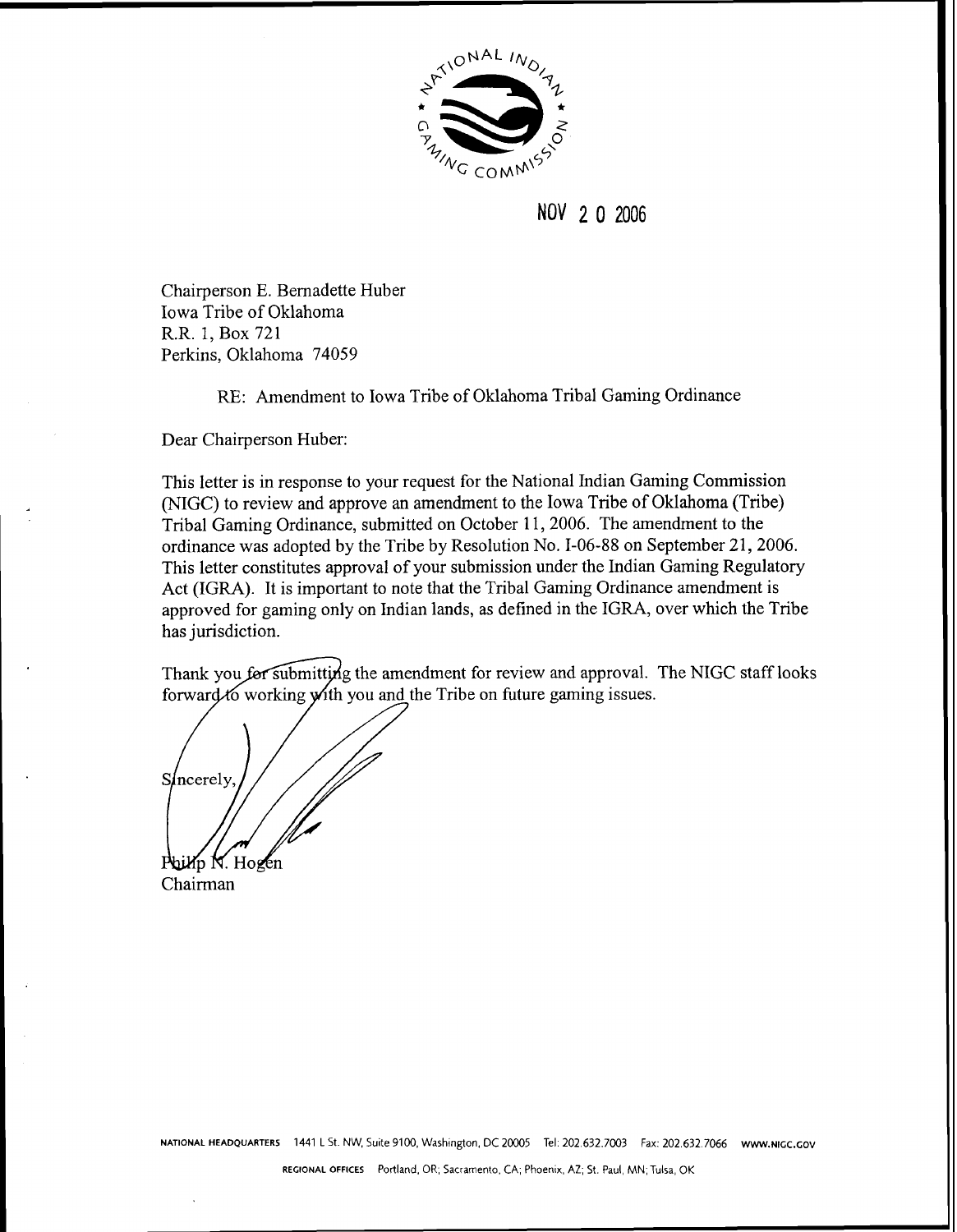

## **Iowa Tribe of Oklahoma**

R.R. 1, Box 721 **Perkins,** Oklahoma 74059 (405) 547-2402 fax: (405) 547-5294

007 1 1 2006

#### **RESOLUTION 1-06-88**

#### **A RESOLUTION OF THE IOWA TRIBE OF OKLAHOMA AMENDING THE IOWA TRIBE OF OKLAHOMA GAMING ORDINANCE**

- **WHEREAS:** The Iowa Tribe of Oklahoma is a federally recognized Indian Tribe, organized pursuant to the Thomas-Rogers Oklahoma Indian Welfare Act, and has a Constitution approved by the Secretary of Interior; and
- **WHEREAS:** The Business Committee has the power to conduct business and otherwise speak or act on behalf of the Tribe in all matters on which the Tribe is empowered to act pursuant to Article V, Section 2 of the Tribal Constitution; and
- WHEREAS: The General Council of the Iowa Tribe of Oklahoma approved the adoption of Ordinance 95-04, the Iowa Tribal Gaming Ordinance, on September 12, 1995, at a duly called meeting of the General Council and the Iowa Tribal Gaming Ordinance was approved by the National Indian Gaming Commission on December 18, 1995; and
- **WHEREAS:** Section 24 of the Iowa Tribal Gaming Ordinance granted the Business Committee the authority to amend the gaming ordinance as necessary; and
- **WHEREAS:** It is necessary for the Iowa Tribal Gaming Ordinance to be reviewed and amended from time to time to address deficiencies or needed changes so that the Iowa Tribal gaming operation may operate efficiently and lawfully under the Indian Gaming Regulatory Act; and
- **WHEREAS:** The Iowa Tribal Gaming Ordinance was last amended and approved by the National Indian Gaming Commission on November 29, 2005; and
- **WHEREAS,** Since the last NIGC approved amendments to the Gaming Ordinance, the Business Committee has become aware of further revision should be made to the Gaming Ordinance; and
- **WHEREAS** The Business Committee has determined that Section 15 and Section 16 of the November 29,2005 Amended Gaming Ordinance should be amended as stated in Attachment A to this Resolution.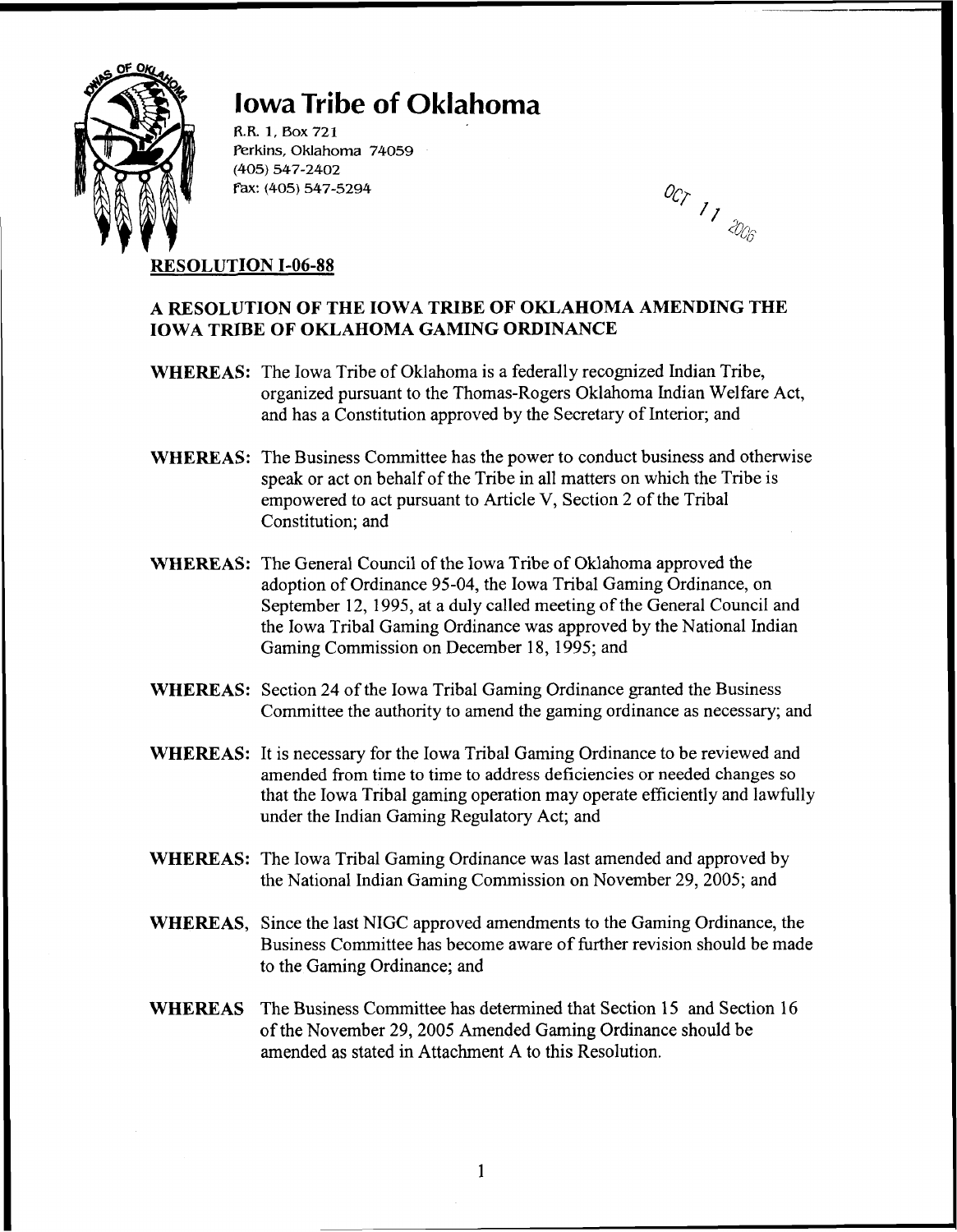NOW, THEREFORE, BE IT RESOLVED That the Business Committee of the Iowa Tribe of Oklahoma hereby amends the Iowa Tribe of Oklahoma Gaming Ordinance as attached hereto and said amendment to the ordinance is made a part of this resolution; and

BE IT FURTHER RESOLVED That this Resolution and attached amended Section 15 and Section 16 to the Iowa Tribe of Oklahoma Gaming Ordinance shall be submitted to the National Indian Gaming Commission for its review and approval.

#### **CERTIFICATION**

We, E. Bernadette Huber, Chairman of the Iowa Tribe of Oklahoma, and Eugene Big Soldier, Jr., Secretary of the Iowa Tribe of Oklahoma do hereby certify that the above Resolution 1-06-88 to be a true and exact copy as approved at a Business Committee Meeting held on September 21,2006 by a vote of 2 yeas, 0 nays, and 1 abstention.

<u>Leuraditte Habe</u>

Iowa Tribe of Oklahoma<br>Iowa Tribe of Oklahoma

Eugene Big Soldier, Ar., Secretary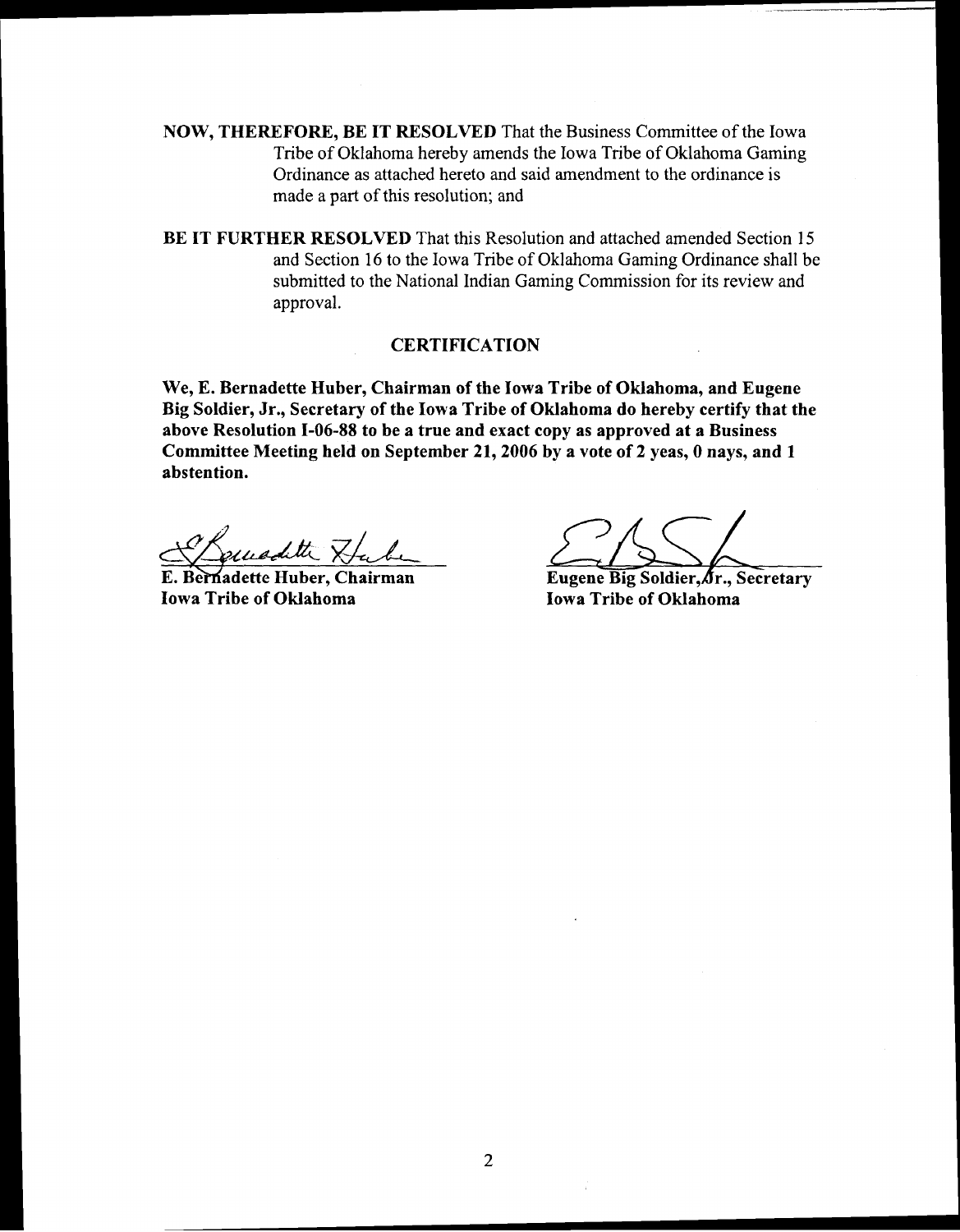**O~P 77** 

#### **SECTION 15. Records** & **Annual Audit**

(a) Records. The Business Committee or its designee shall keep and maintain records concerning all gaming operations. These records shall be audited annually and the audit reports shall be open for inspection by any Tribal member.

(b) Annual Audit. In compliance with a U.S.C. *5* 27 10 (b) (2) (c) and (d), all gaming activities shall be subject to an audit by independent certified public accountants, not less than annually, and copies of the annual audit shall be provided to the National Indian Gaming Commission. All contracts for supplies, services, or concessions for a contract amount in excess of \$25,000 annually (except contracts for professional legal or accounting services) relating to Class I1 or Class 111 gaming shall be subject to such audits.

#### **SECTION 16. Supplies and Eauipment**

All expenses of the gaming operation must be approved. Provided further that all contracts for purchases of supplies, concession or services (excluding contracts for professional, legal or accounting services) in excess of Twenty-five Thousand (\$25,000) Dollars must receive prior approval of the Business Committee. All purchases of equipment, materials, concessions and food or any other item paid from the revenues of Gaming Facilities shall be the property of the Tribe.